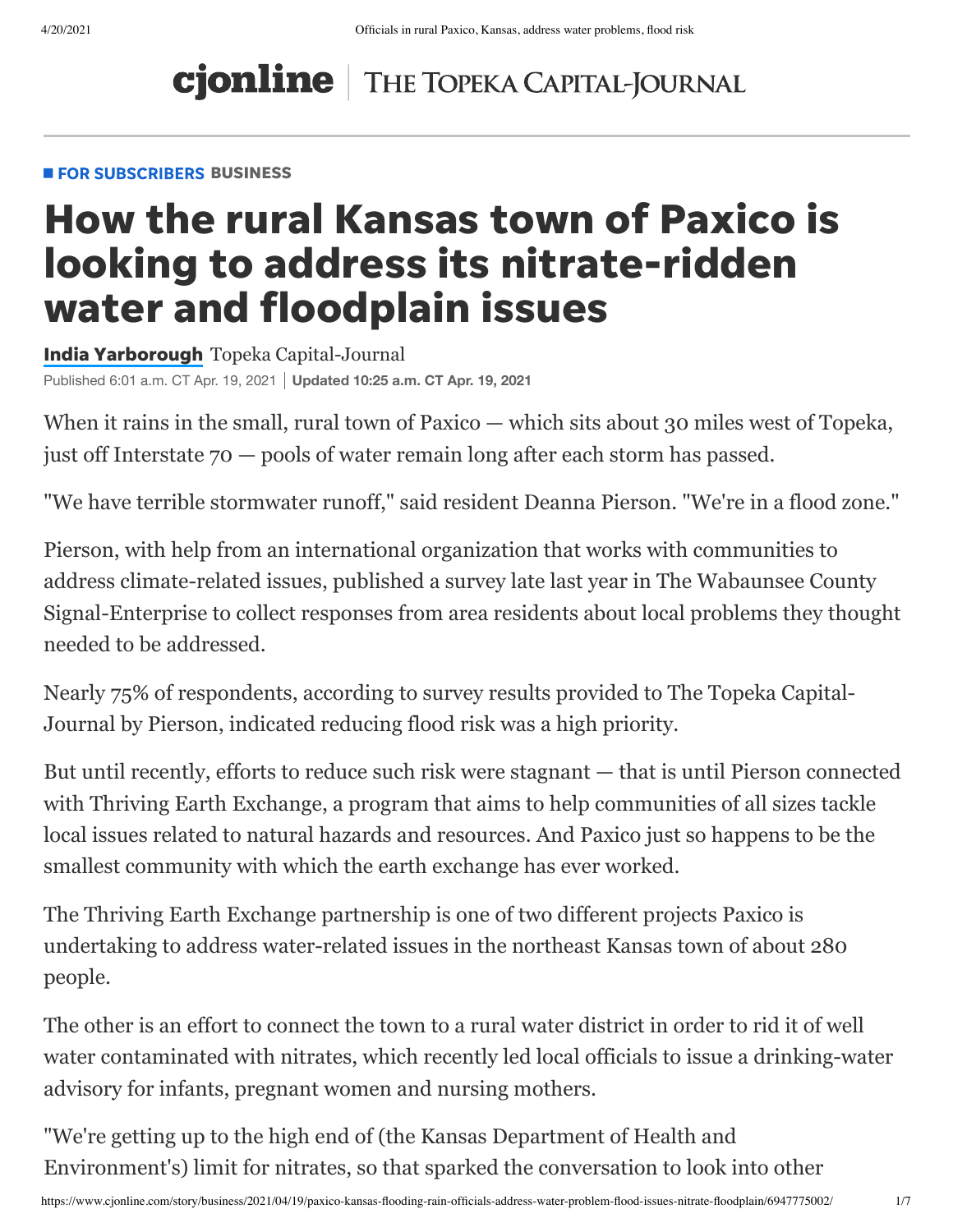options," said Ryan Theel, the utilities supervisor for Paxico.

**More:** [New law limiting local COVID-19 orders accelerates rollback of restrictions across](https://www.cjonline.com/story/news/coronavirus/2021/04/10/new-law-limiting-local-covid-19-orders-accelerates-restrictions-rollback-kansas-politics-county-city/7153366002/) Kansas

Theel indicated the water-quality and floodplain issues have, in some ways, hindered progress in town. Fixing the nitrate problem will help residents, he said. And reducing the flood risk, he added, could improve local economic development.

Now, it's a matter of seeing those projects through.

#### Project expected to address nitrate issue

Paxico City Council member Steve Tharman is the one spearheading the effort to connect to a rural water district.

He said the town first became aware of its high nitrate levels in late summer or early fall 2019 and began talking in September of that year about potential action.

Theel said there are a couple different reasons nitrates may end up in water systems.

"Farming industry nearby can be a cause, but it can also be naturally occurring in the groundwater," Theel said. "The only way to know would be to do studies. It doesn't really matter where it came from. It's there, so now we've got to deal with it."

Soon after becoming aware of the problem, Paxico officials connected with a supervisor at Wabaunsee Rural Water District No. 2, which encompasses the towns of Paxico, McFarland and Alma in northern Wabaunsee County.

"First, they had to look into their system to see if they had adequate quantity and pressure to serve a town of our size," Tharman said. "When they got back that data, they said they could serve us enough water but not on a full-time daily basis."

**More:** [Where Kansas' public universities saw enrollment declines, private colleges found](https://www.cjonline.com/story/news/education/2021/04/18/kansas-private-colleges-see-enrollment-growth-chance-boost-profile/7061519002/) stability

So Paxico agreed to pull water from the rural district between the hours of 10 p.m. and 6 a.m., when usage is low, providing the town 50 gallons of water per minute during that time frame, Tharman said.

https://www.cjonline.com/story/business/2021/04/19/paxico-kansas-flood-issues-nitrate-flood-issues-nitrate-flood-issues-nitrate-flood-issues-nitrate-flood-issues-nitrate-flood-issues-nitrate-flood-issues-nitrate-flood-iss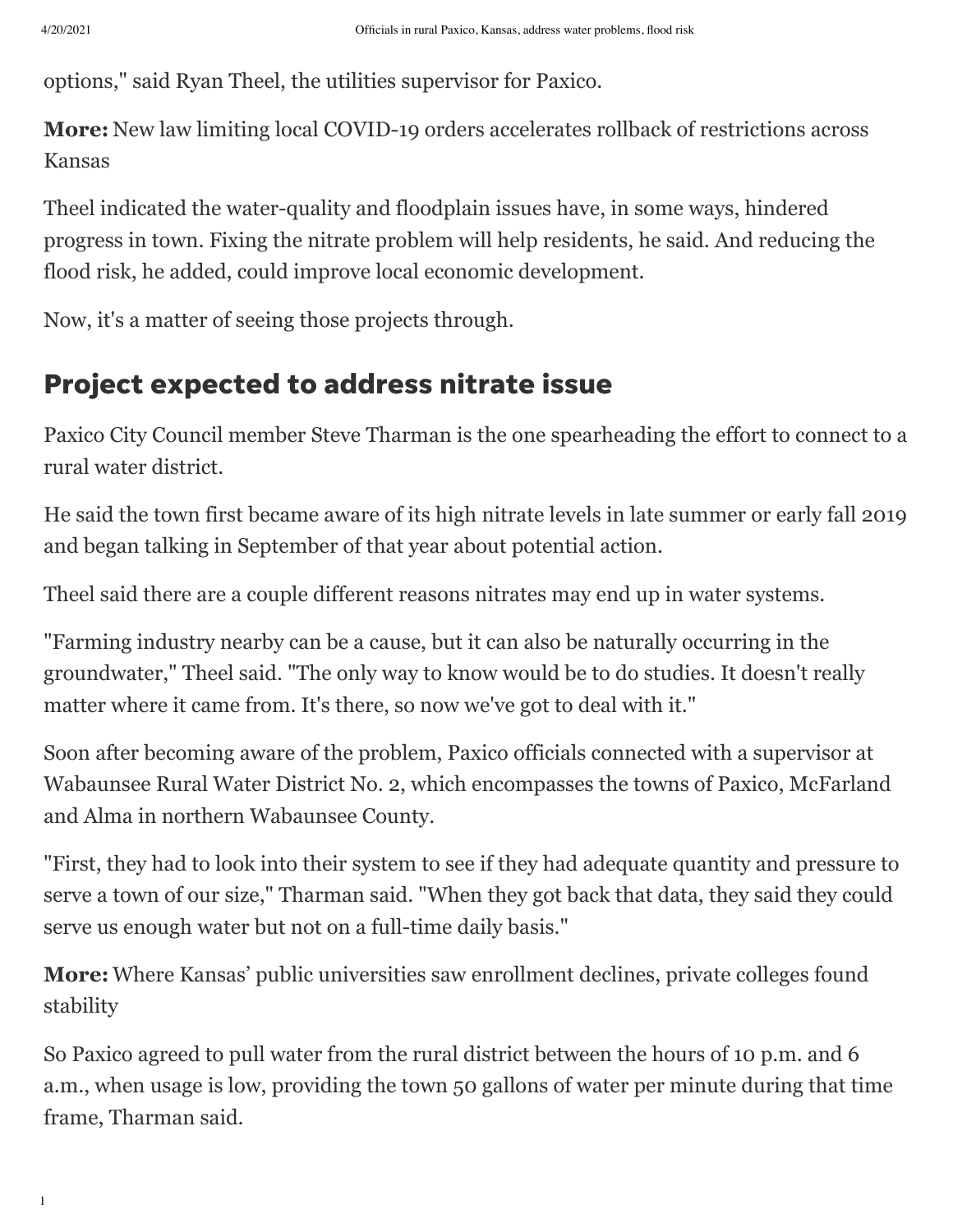"We have a water tower that holds around 70,000 gallons," he added. "So we'll just use that (to store the water) — and we'll never use that much water during one day. We haven't historically."

Greg Dekat, assistant manager for the rural water district, has been working with Paxico to smooth out the details.

Dekat said the arrangement with Paxico will be the district's first wholesale agreement, meaning the district won't provide the water infrastructure it does for some clients.

"They have their own internal infrastructure, their own city pipes, their own storage tank," Dekat said, "so they're different than a retail customer who doesn't have any infrastructure. ... They have their own distribution, their own billing, so those things don't get rolled up into the fees that we'll charge them."

**More:** [The Blind Tiger adds first all-Kansas-made IPA to its menu for a limited time](https://www.cjonline.com/story/entertainment/dining/2021/04/17/blind-tiger-kansas-grown-ipa-beer-new-menu-item/7236954002/)

Tharman said connecting to the water district is expected to cost Paxico about \$305,000. That will cover the hookup — including installation of technology that allows the district to communicate with the town's water tower  $-$  and the cost of constructing a building near the water tower to house parts of the new system.

"It's basically a metering facility," Dekat said. "It's like a 12-by-15 building. It's not anything grand. It'll meter the water and also reduce the pressure on our system in Paxico."

Paxico officials indicated they are working with a private landowner to build the structure near a corner of his property, and Tharman said the town's attorney has drafted an agreement that should be reviewed at the city council's next meeting.

Tharman and Theel each said they hope to be connected to rural water within the next six to eight months.

**More:** [Atchison schools cite shift in public opinion in decision to discard Native American](https://www.cjonline.com/story/news/education/campus/2021/04/14/atchison-school-district-discards-native-american-themed-mascots-board-of-education-redmen-braves/7219840002/)themed mascots

### Funding raises concern

According to Tharman, Paxico is pursuing a loan from the Kansas Department of Health and Environment's state revolving fund to pay for the project. He said the loan has a 20-year term and an interest rate of 1.3%.

https://www.cjonline.com/story/business/2021/04/19/paxico-kansas-flood-issues-nitrate-flood-issues-nitrate-flood-issues-nitrate-flood-issues-nitrate-flood-issues-nitrate-flood-issues-nitrate-flood-issues-nitrate-flood-iss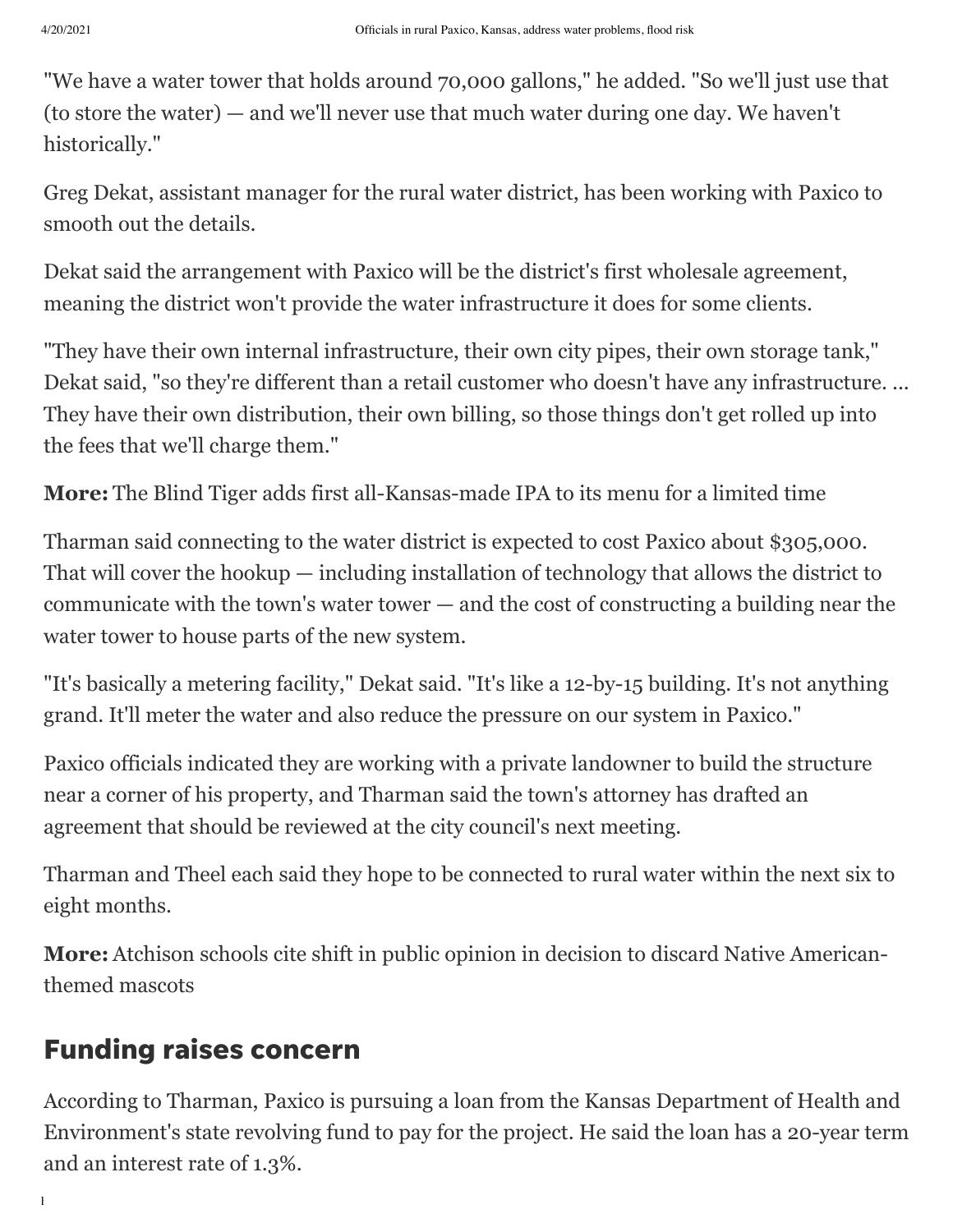"There's a chance that the construction costs could come in lower — we don't know. If they do, we won't need the whole loan," Tharman said. "But we are eligible for principal forgiveness on 30% of our loan. ... On paper, we're going to borrow \$305,000, but money we're borrowing and paying back is only \$213,000."

Still, the costs will mean rate increases for Paxico residents.

Tharman said they split the increase into two separate rate hikes to lessen the blow. The first increase was implemented in November, and the second will go into effect later this year.

Theel said the November hike increased the monthly minimum by about \$10. It is unclear how much the next increase will be, as that will depend on final project costs.

Tharman said he is confident residents will be able to shoulder the hike. But Pierson, the resident who initiated the Thriving Earth Exchange partnership, said she is worried locals will struggle to make the higher payments.

She pointed to a median household income in Paxico of about \$41,000, which is close to \$20,000 lower than the state's median household income, according to U.S. Census Bureau estimates.

**More:** [Young donkey that had escaped from fenced area rescued by Shawnee County](https://www.cjonline.com/story/news/2021/04/16/young-donkey-that-had-escaped-from-fenced-area-rescued-by-sh/7259098002/) Sheriff's Office

"It's not like I can't absorb it, but there are a lot of people who don't have what I have," Pierson said. "I mean, drive around and look at some of these houses in the community."

She suggested town officials look for grants, which don't have to be paid back, to cover project costs.

Tharman argued pursuing grants isn't as straightforward as it seems and indicated Paxico's median household income is higher than the maximum allowed to apply for some grants that might have otherwise helped.

According to Theel, the cleaner water coming from the rural water district may lead to cost savings in other areas.

**More:** [CapFed Best News: Want to support a charity while having a cocktail? You can at The](https://www.cjonline.com/story/entertainment/dining/2021/04/16/white-linens-new-cocktail-lets-you-have-drink-support-charity/7241437002/) White Linen.

softener," Theel said. "A lot of people have water softeners in town, but with this water, you, "If you get better-quality water, it will help your household plumbing and your water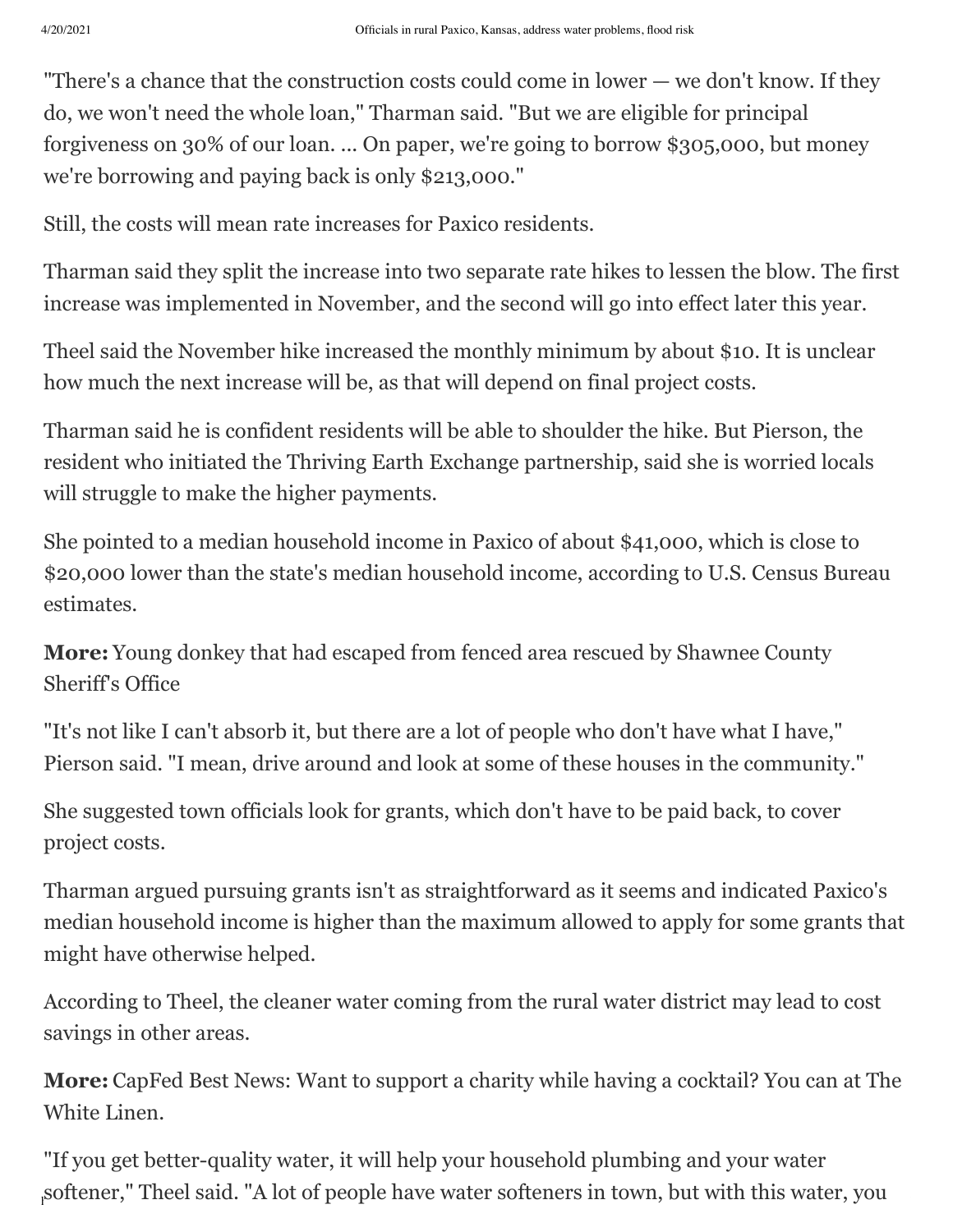won't need water softeners. Your toilets and faucets and hot water heaters and stuff will handle this higher-quality water better, so there won't be as much maintenance on those items."

He said there is a good bit of local support for initiative.

"There's a lot of people in town who are really wanting this and have been asking for this for a while," he said.

#### Thriving Earth looking for solutions to flood problems

Paxico's partnership with Thriving Earth Exchange, which has an international reach, is unique because of the town's size.

According to Garrett Boudinot, an Earth and environmental scientist working with the program as a community science fellow, Thriving Earth Exchange likes to take a communitycentered approach to addressing problems within municipalities.

"All of the projects are centered around some community priority that the community wants advanced or a community problem that the community wants solved," Boudinot said. "Really our job is to identify how can Earth and environmental sciences help address that."

So he said it was encouraging when Pierson reached out.

**More:**[KDOT proposes \\$47 million in improvements along US-24 highway. Here's what to](https://www.cjonline.com/story/news/local/2021/04/16/kansas-dot-department-transportation-proposes-47-million-improvements-along-us-highway-24/7105359002/) know about the project.

"There are so many small, rural communities in America, and the fact that we had a citizen of Paxico who reached out to us and was able to get this going was really exciting," he said. "It's a step in the right direction for reaching communities that could benefit from having these environmental-science connections."

Boudinot worked with Pierson to survey area residents, and they determined there were a handful of issues — from infrastructure problems to flood risk — that the earth exchange could help address.

"It was no surprise to anyone that the flood risk was an issue," Boudinot said. "Just about everyone I talked to in the area recognized it."

But what could be done to fix it was the unknown factor.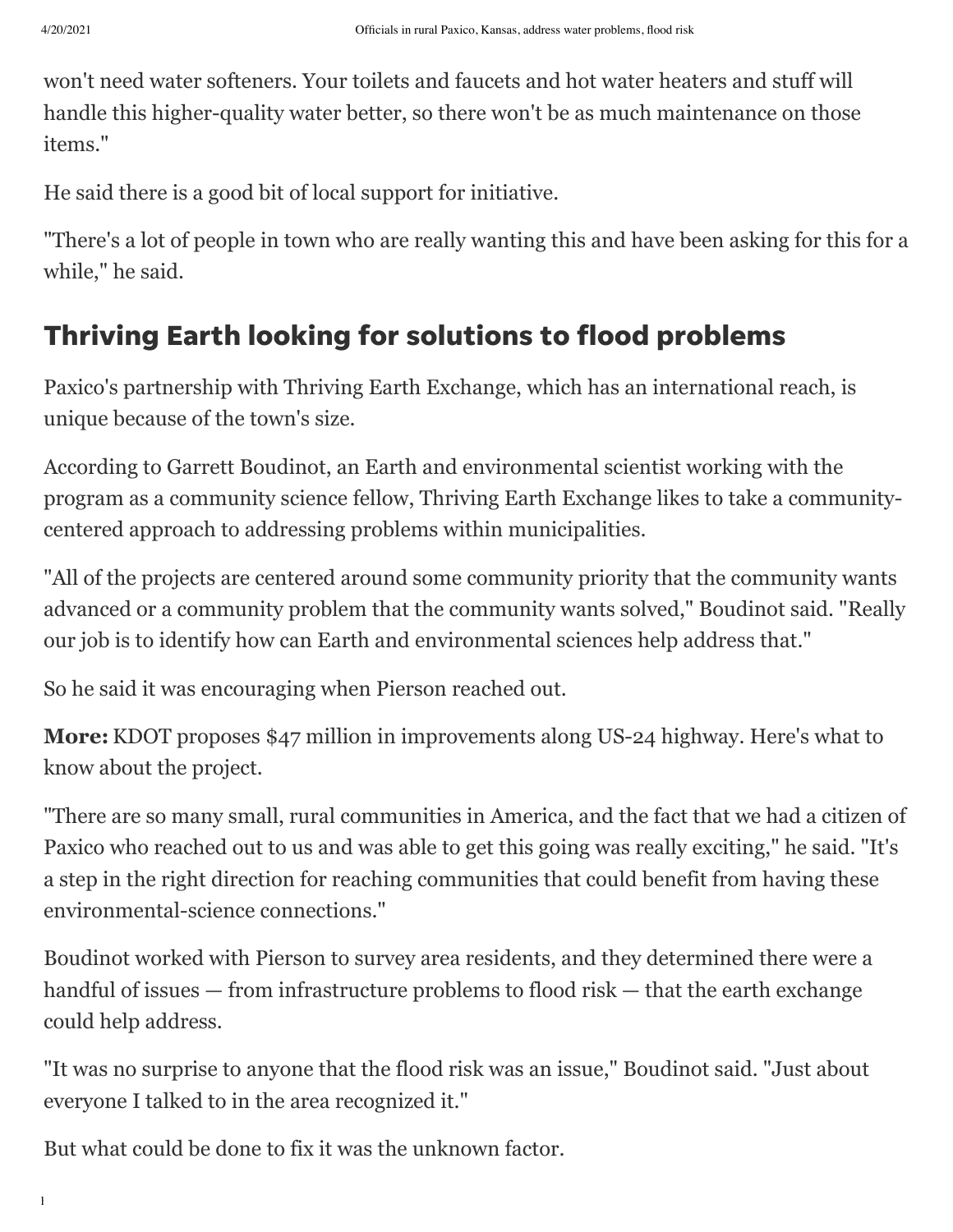Part of Boudinot's job as lead fellow on the project is to connect with other scientists and experts, particularly those already based in Kansas, to study the problem further and offer the town potential solutions. Such analysis and advice comes at no cost to Paxico or its residents.

**More:** [Topeka homicide: Emmanuel I. Torres, 16, fatally shot in area of S.E. 6th and](https://www.cjonline.com/story/news/2021/04/16/homicide-juvenile-fatally-shot-area-s-e-6th-and-chandler/7251120002/) Chandler

That study should take place over the next several months, and Boudinot expects to be able to offer recommendations to town officials by late summer or early fall. From there, it will be up to Paxico leaders to decide whether to act on such recommendations.

If Paxico does want to move forward with any of the suggestions, Boudinot said, Thriving Earth Exchange will help with that, too.

"If they say, 'Yes, we love option A and B, and we don't like options C, D and E,' then the next step will be what can we do to help with that?" he said. "If it's something that might still need a little bit of additional funding, we're available to use the data we collected to put together a grant and acquire some of those funds."

And helping Paxico secure funding for potential solutions could be crucial.

**More:** [Gov. Laura Kelly rejects sweeping, Republican-backed tax cut proposal with veto](https://www.cjonline.com/story/news/politics/state/2021/04/16/kansas-gov-laura-kelly-rejects-sweeping-republican-backed-tax-proposal/7237999002/)

Theel doesn't think it's likely Paxico would be able to address its flood risks soon if it had to shoulder all of the costs.

Paxico Mayor Dan Wagner agreed.

"It's a big issue for us. It's an extensive issue and one that we've had for the whole history of our town," he said. "As a small town with limited population, we have limited resources. So we need some outside help."

Jim MacGregor, director of economic development for Wabaunsee County, said it is important for rural communities to build resiliency and create opportunities for both town residents and those looking to relocate to a rural area.

**More:**[Kansas is more COVID-19 vaccine-skeptical than the U.S. as a whole, census data](https://www.cjonline.com/story/news/coronavirus/2021/04/16/kansas-more-covid-19-vaccine-skeptical-than-us-united-states-whole/7238991002/) shows

 $h_1$ economic development, he said. If tackling flood issues helps Paxico create opportunities, it could be a big deal for the town's